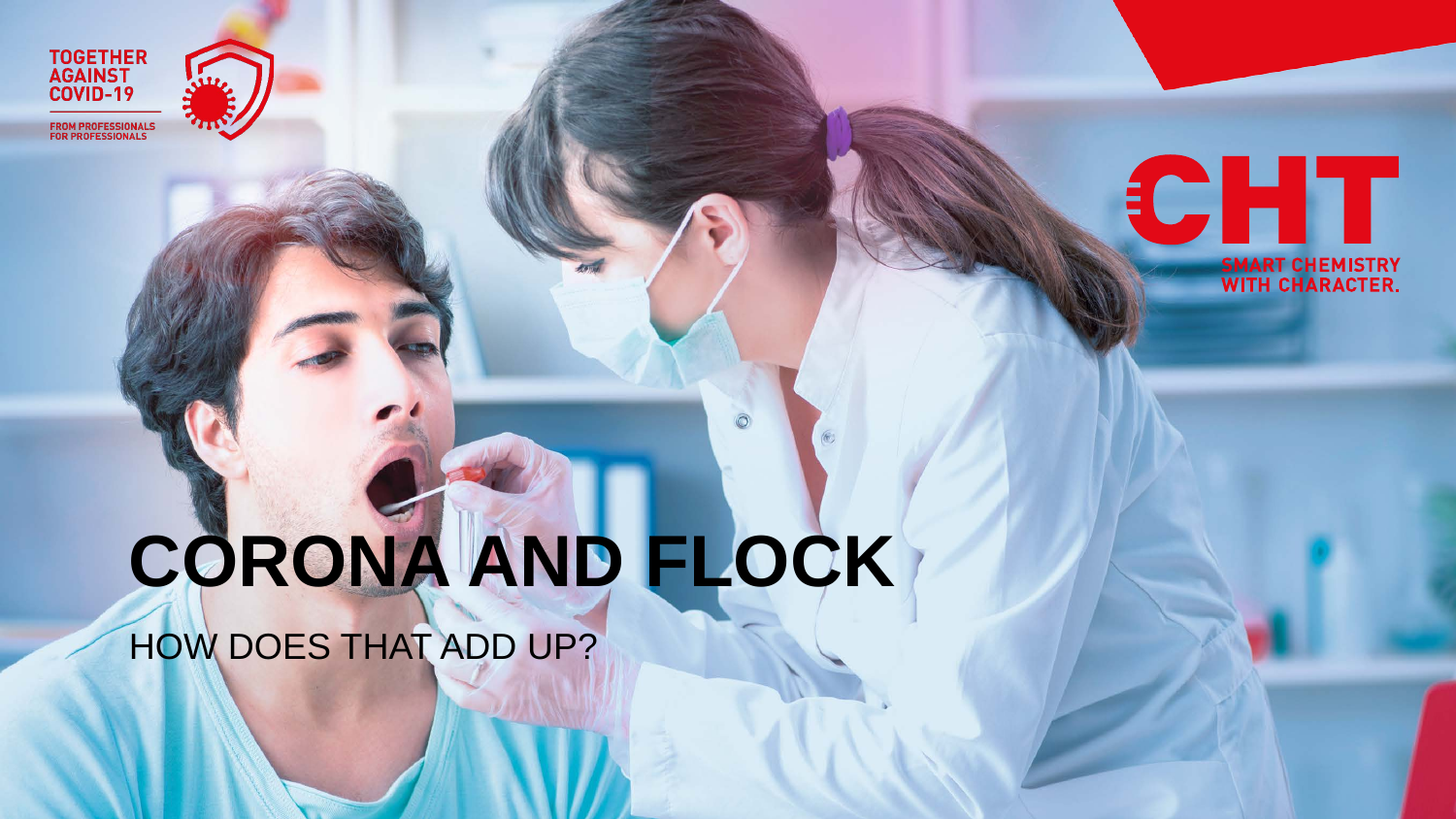

## **CURFEW!**

Corona has literally turned our lives upside down all over the world:

- ▶ Contact ban
- **Production shutdown**
- ▶ Curfew
- ▶ Supply fears

![](_page_1_Picture_7.jpeg)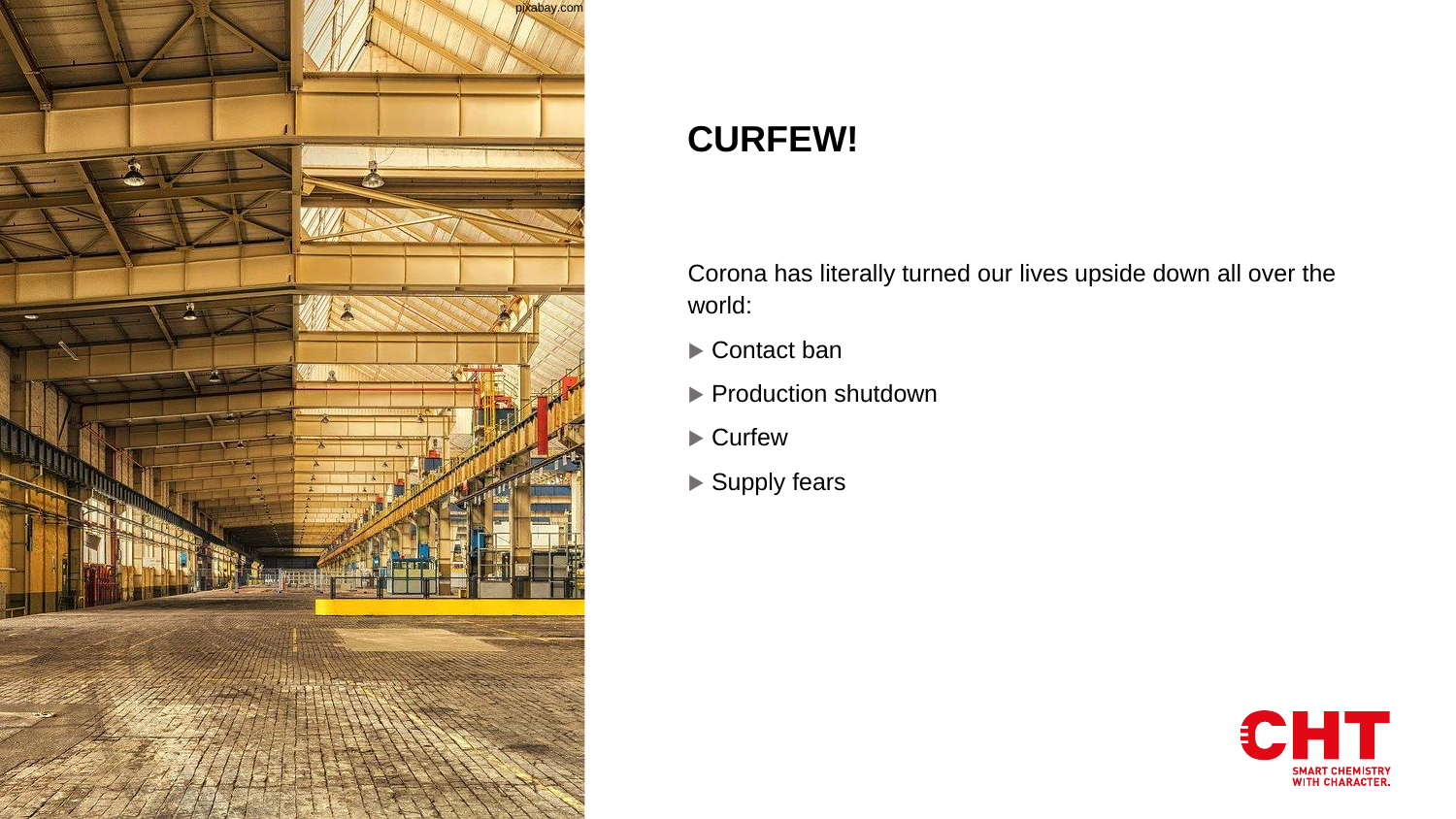![](_page_2_Picture_0.jpeg)

## **SHOW SOLIDARITY**

We cannot prevent the virus from increasingly spreading.

It is therefore all the more important to diagnose the disease in good time so that we can act and treat it in a targeted manner.

#### **We can make our contribution.**

![](_page_2_Picture_5.jpeg)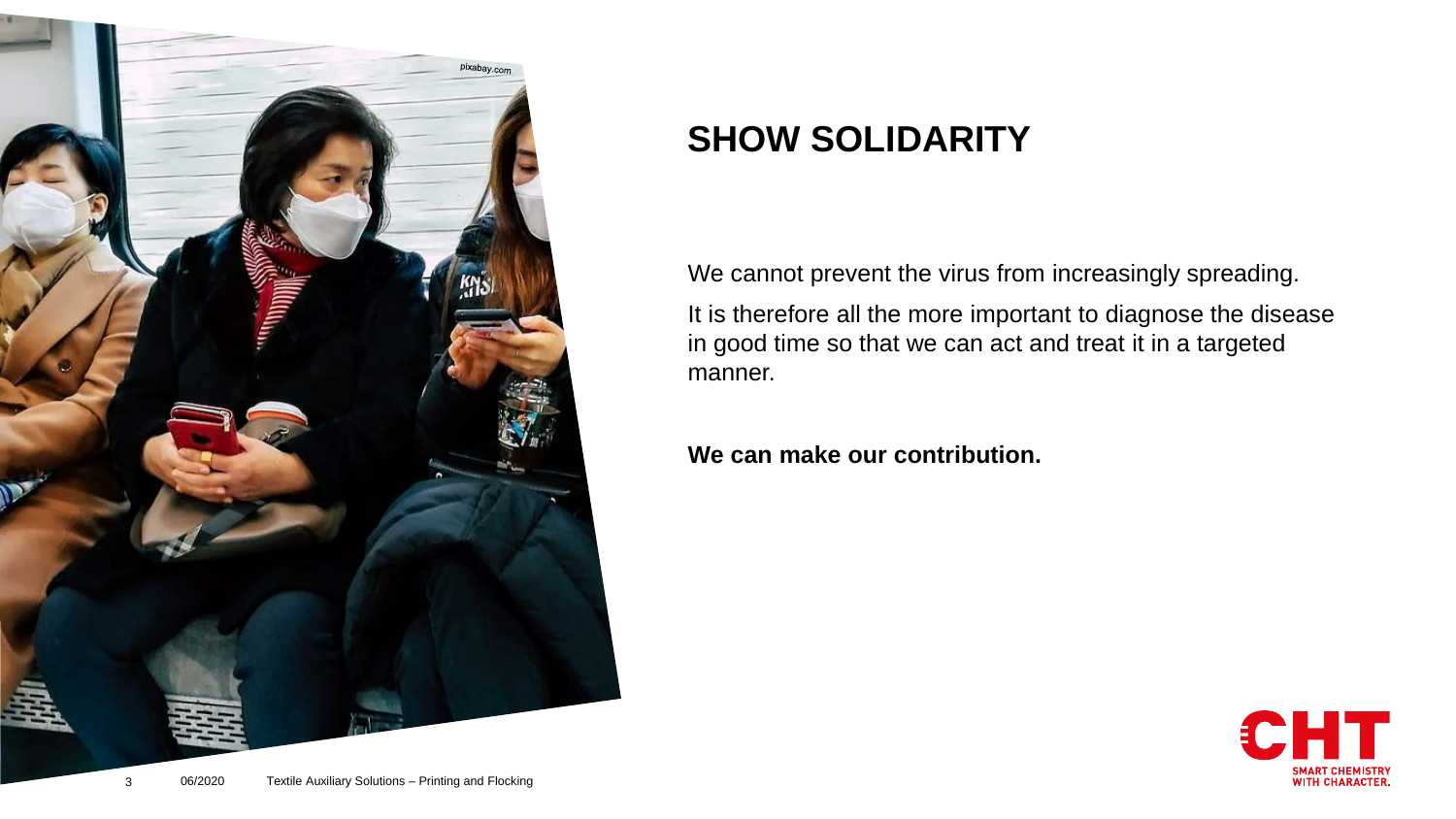## **SUCCESSFUL DIAGNOSTICS THANKS TO CHT**

![](_page_3_Picture_1.jpeg)

The foundation for a successful diagnosis is already laid at the time of sampling.

Here, flocked diagnostic swabs have proven to be very effective.

CHT has several flocking adhesives in its range which are used for flocking such test swabs.

![](_page_3_Picture_5.jpeg)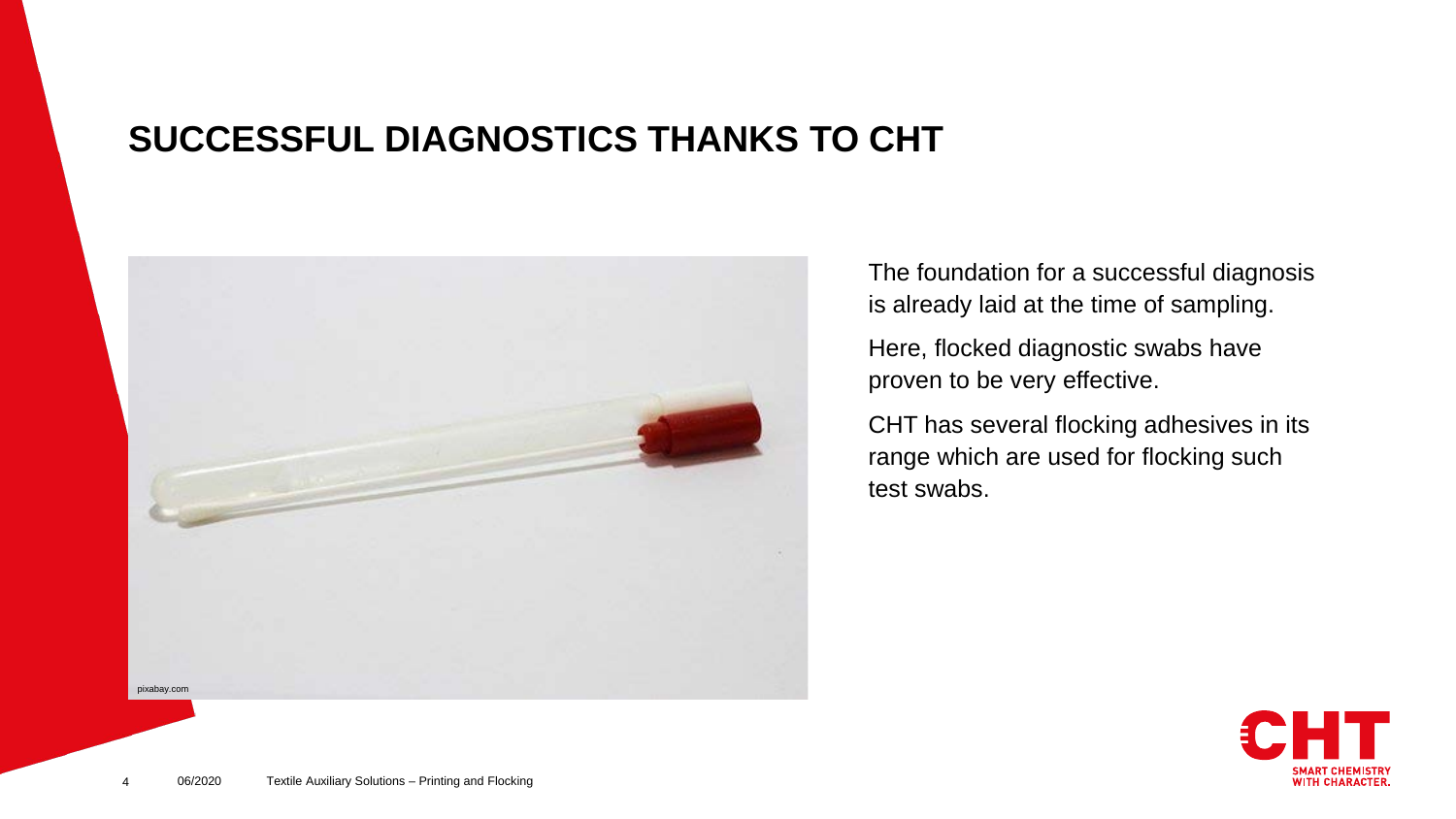### **THE ADHESIVE MAKES THE DIFFERENCE**

![](_page_4_Picture_1.jpeg)

#### **Suitable CHT adhesives are:**

- ▶ TUBVINYL 471-3 LE, a solvent-free product
- **TUBVINYL 472 M, contains co-solvent**
- **TUBICOLL 1410 M with TUBASSIST FIX 1060 L,**  a two-component solvent adhesive

All three adhesives can be applied by dipping and are then electrostatically flocked and dried.

The demand for flocking adhesives for diagnostic kits has increased significantly. This is also reflected in the increased number of enquiries regarding suitable flocking adhesives which we are currently receiving.

![](_page_4_Picture_8.jpeg)